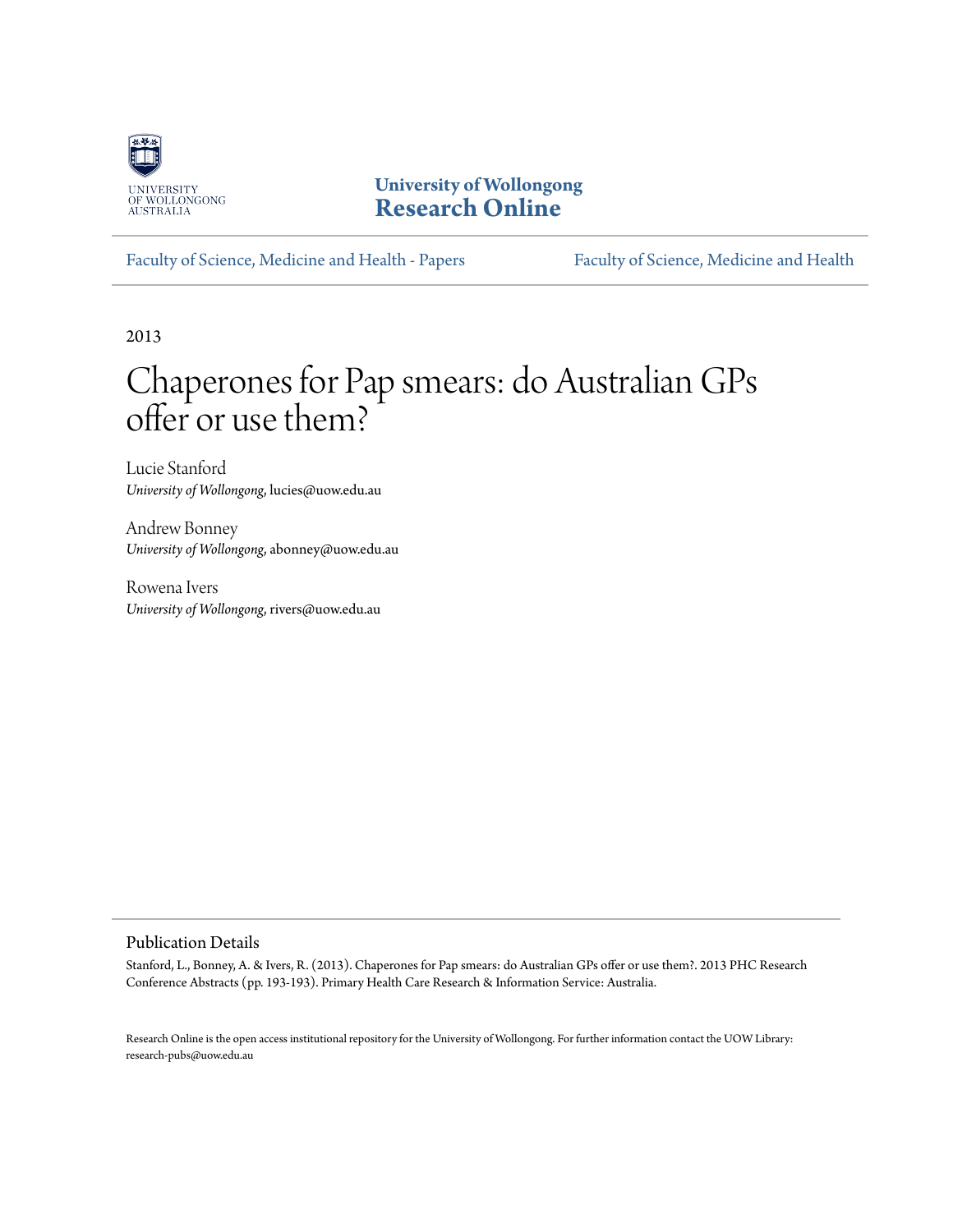## Chaperones for Pap smears: do Australian GPs offer or use them?

## **Keywords**

offer, gps, australian, do, smears, them, pap, chaperones

## **Disciplines**

Medicine and Health Sciences | Social and Behavioral Sciences

## **Publication Details**

Stanford, L., Bonney, A. & Ivers, R. (2013). Chaperones for Pap smears: do Australian GPs offer or use them?. 2013 PHC Research Conference Abstracts (pp. 193-193). Primary Health Care Research & Information Service: Australia.